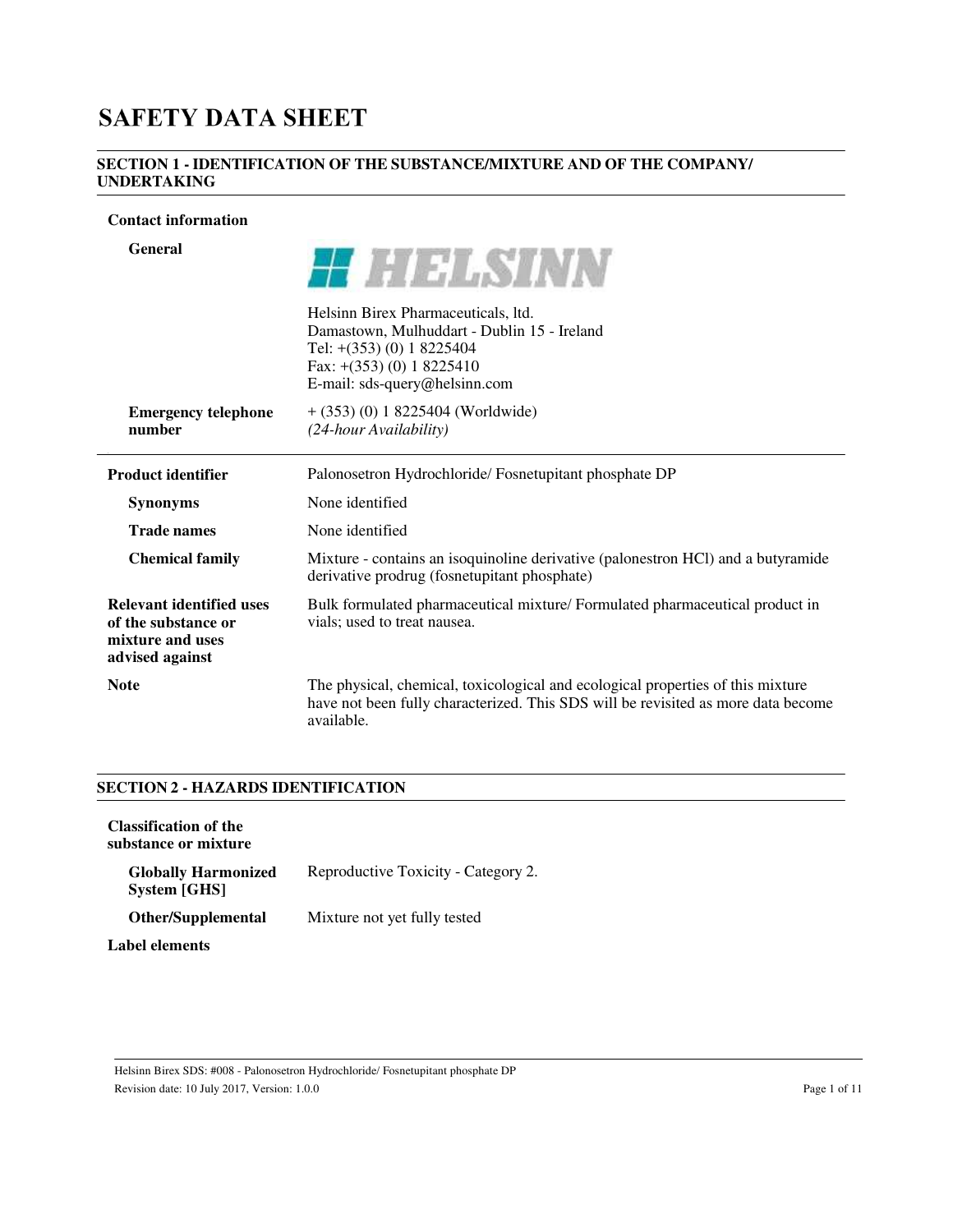## **SECTION 2 - HAZARDS IDENTIFICATION** …continued

| <b>GHS</b> hazard<br>pictogram         |                                                                                                                                                                                                                                                                                                                                                                                                                                                                                                                                                                                                                                                                                                                                                                                                 |
|----------------------------------------|-------------------------------------------------------------------------------------------------------------------------------------------------------------------------------------------------------------------------------------------------------------------------------------------------------------------------------------------------------------------------------------------------------------------------------------------------------------------------------------------------------------------------------------------------------------------------------------------------------------------------------------------------------------------------------------------------------------------------------------------------------------------------------------------------|
| GHS signal word                        | Warning                                                                                                                                                                                                                                                                                                                                                                                                                                                                                                                                                                                                                                                                                                                                                                                         |
| <b>GHS</b> hazard<br>statements        | H361d - Suspected of damaging the unborn child.                                                                                                                                                                                                                                                                                                                                                                                                                                                                                                                                                                                                                                                                                                                                                 |
| <b>GHS</b> precautionary<br>statements | P201 - Obtain special instructions before use. P202 - Do not handle until all safety<br>precautions have been read and understood. P280 - Wear protective gloves/eye<br>protection/face protection. P308 + P313 - IF exposed or concerned: get medical<br>advice/attention. P405 - Store locked up. P501 - Dispose of contents/container to<br>location in accordance with local/regional/national/international regulations.                                                                                                                                                                                                                                                                                                                                                                   |
| <b>Other hazards</b>                   | Contains active pharmaceutical ingredients that block specific neurotransmitters<br>involved in feelings of nausea, indicated for the treatment of post-chemotherapy<br>nausea and vomiting. Palonosetron hydrochloride (HCl) blocks a specific serotonin<br>receptor and fosnetupitant phosphate is a prodrug that is metabolized to its active<br>form netupitant, an NK1 receptor blocker. Adverse effects were not identified, but<br>are expected be similar to palonosetron hydrochloride/netupitant and may include:<br>headache, constipation, diarrhea, dizziness, transient changes in heart rate,<br>weakness, hyperkalemia (increased blood potassium levels), and anxiety. In<br>clinical trials, IV doses of fosnetupitant 260 mg/ palonosetron HCl 0.25 mg were<br>investigated. |
|                                        | Prolongation of the QT interval (a component of the heart's electrical cycle) may<br>also occur with use based on effects observed in non-clinical studies with<br>netupitant and palonosetron at very high doses; this is a known class effect of<br>similar serotonin receptor antagonists.                                                                                                                                                                                                                                                                                                                                                                                                                                                                                                   |
|                                        | Based on the mechanism of action and effects observed in non-clinical studies in<br>rabbits with netupitant, a potential for palonosetron/fosnetupitant to cause<br>developmental toxicity cannot be excluded in the absence of data.                                                                                                                                                                                                                                                                                                                                                                                                                                                                                                                                                           |
| Note                                   | This mixture/product is classified as hazardous under GHS as implemented by<br>Regulation EC No 1272/2008 (EU CLP), WHMIS 2015 (Health Canada), and<br>Hazard Communication Standard No. 1910.1200 (US OSHA).                                                                                                                                                                                                                                                                                                                                                                                                                                                                                                                                                                                   |
|                                        |                                                                                                                                                                                                                                                                                                                                                                                                                                                                                                                                                                                                                                                                                                                                                                                                 |

## **SECTION 3 - COMPOSITION/INFORMATION ON INGREDIENTS**

| Ingredient    | $CAS \#$     | EINECS/<br>ELINCS# | Amount      | <b>GHS</b> Classification |
|---------------|--------------|--------------------|-------------|---------------------------|
| Fosnetupitant | 1703748-89-3 | N/A                | $20 - 25\%$ | RT2: H373; ATO4: H302     |
| EDTA Sodium   | $64-02-8$    | 200-573-9          | $0.5 - 1\%$ | E11: H318                 |
| Palonosetron  | 135729-62-3  | N/A                | $0.01 -$    | ATO4: H302; Carc2: H351;  |
| hydrochloride |              |                    | $0.05\%$    | $STOT-R1: H372$           |

Helsinn Birex SDS: #008 - Palonosetron Hydrochloride/ Fosnetupitant phosphate DP Revision date: 10 July 2017, Version: 1.0.0 Page 2 of 11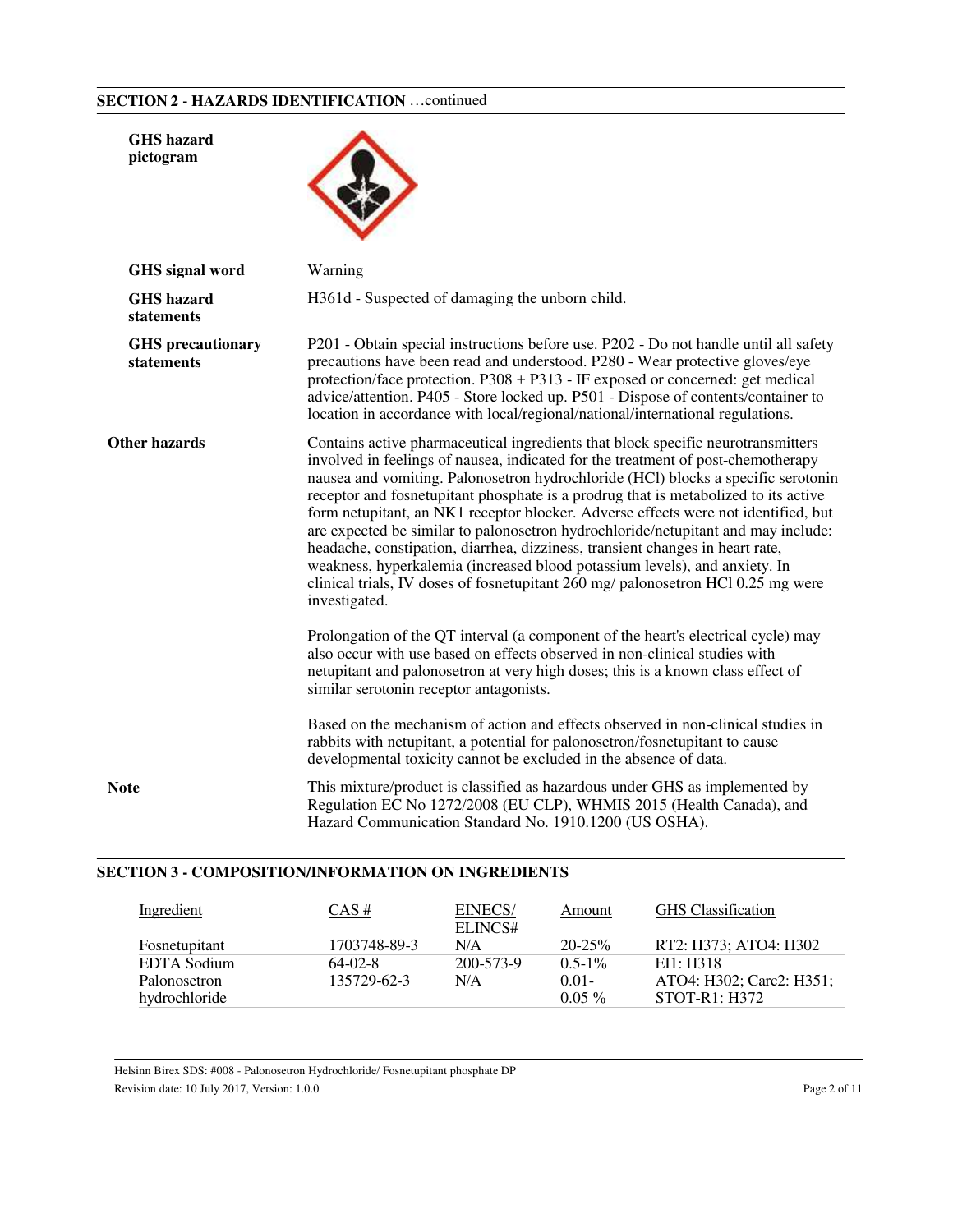### **SECTION 3 - COMPOSITION/INFORMATION ON INGREDIENTS** …continued

**Note** The ingredient(s) listed above are considered hazardous. The remaining components are not hazardous and/or present at amounts below reportable limits. Palonosetron is reported even though it is below the reportable limit because it is one of the active ingredients. Ranges are listed as they are a trade secret. See Section 16 for full text of EU and GHS classifications.

#### **SECTION 4 - FIRST AID MEASURES**

| <b>Description of first aid</b><br>measures                                                          |                                                                                                                                                                                                                                                    |
|------------------------------------------------------------------------------------------------------|----------------------------------------------------------------------------------------------------------------------------------------------------------------------------------------------------------------------------------------------------|
| <b>Immediate Medical</b><br><b>Attention Needed</b>                                                  | Yes. If exposed or concerned: Get medical advice/attention.                                                                                                                                                                                        |
| <b>Eye Contact</b>                                                                                   | If easy to do, remove contact lenses, if worn. Immediately flush eyes with copious<br>quantities of water for at least 15 minutes. If irritation occurs or persists, notify<br>medical personnel and supervisor.                                   |
| <b>Skin Contact</b>                                                                                  | Wash exposed area with soap and water and remove contaminated clothing/shoes.<br>If irritation occurs or persists, notify medical personnel and supervisor.                                                                                        |
| <b>Inhalation</b>                                                                                    | Immediately move exposed subject to fresh air. If not breathing, give artificial<br>respiration. If breathing is labored, administer oxygen. Immediately notify medical<br>personnel and supervisor.                                               |
| Ingestion                                                                                            | Do not induce vomiting unless directed by medical personnel. Do not give anything<br>to drink unless directed by medical personnel. Never give anything by mouth to an<br>unconscious person. Notify medical personnel and supervisor.             |
| <b>Protection of first aid</b><br>responders                                                         | See Section 8 for Exposure Controls/Personal Protection recommendations.                                                                                                                                                                           |
| <b>Most important</b><br>symptoms and effects,<br>both acute and delayed                             | See Sections 2 and 11.                                                                                                                                                                                                                             |
| <b>Indication of immediate</b><br>medical attention and<br>special treatment<br>needed, if necessary | Contains palonosetron HCl - specific serotonin receptor antagonist, and<br>fosnetupitant phosphate- an NK1 receptor antagonist. Medical conditions<br>aggravated by exposure: Cardiovascular disorders. Treat symptomatically and<br>supportively. |

#### **SECTION 5 - FIREFIGHTING MEASURES**

| <b>Extinguishing media</b>      | Use water spray (fog), foam, dry powder, or carbon dioxide, as appropriate for<br>surrounding fire and materials. |
|---------------------------------|-------------------------------------------------------------------------------------------------------------------|
| <b>Specific hazards arising</b> | No information identified. May emit carbon monoxide, carbon dioxide, oxides of                                    |
| from the substance or           | nitrogen, hydrofluoric acid, hydrogen chloride and other fluorine- or chlorine-                                   |
| mixture                         | containing compounds.                                                                                             |
| <b>Flammability/</b>            | No explosivity or flammability data identified. High airborne concentrations of                                   |
| <b>Explosivity</b>              | finely divided organic particles can potentially explode if ignited.                                              |

Helsinn Birex SDS: #008 - Palonosetron Hydrochloride/ Fosnetupitant phosphate DP

Revision date: 10 July 2017, Version: 1.0.0 Page 3 of 11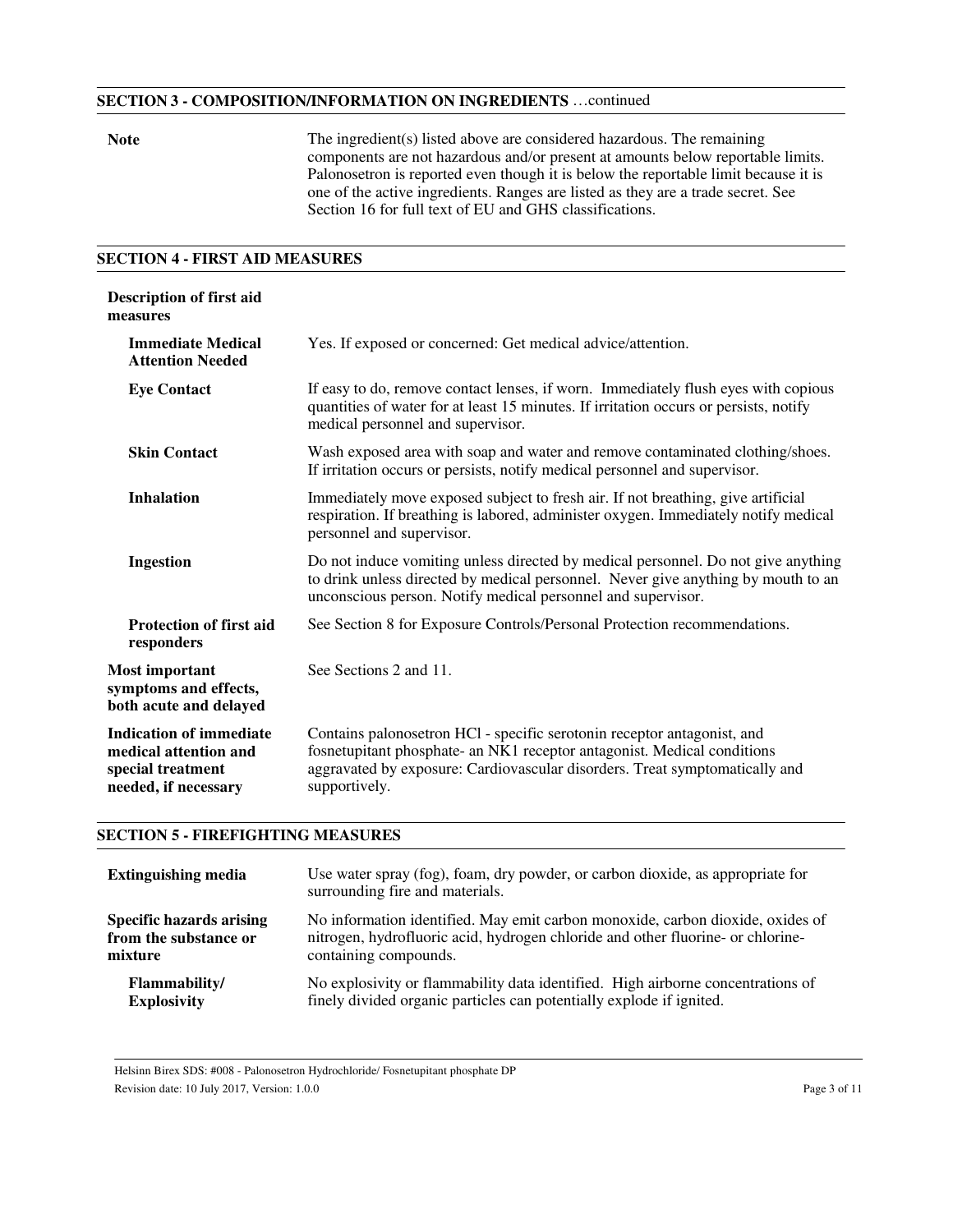## **SECTION 5 - FIREFIGHTING MEASURES** …continued

| <b>Advice for firefighters</b> | Wear full protective clothing and a self-contained breathing apparatus with a full |  |
|--------------------------------|------------------------------------------------------------------------------------|--|
|                                | facepiece operated in the pressure demand or other positive pressure mode.         |  |
|                                | Decontaminate all equipment after use.                                             |  |

## **SECTION 6 - ACCIDENTAL RELEASE MEASURES**

| Personal precautions,<br>protective equipment<br>and emergency<br>procedures | If vials are crushed or broken, cordon off spill area. Take proper precautions to<br>minimize exposure by using appropriate personal protective equipment (see section<br>8). Area should be adequately ventilated. Do not breathe dust.                                                                                                                                                                                                                                                                                                         |
|------------------------------------------------------------------------------|--------------------------------------------------------------------------------------------------------------------------------------------------------------------------------------------------------------------------------------------------------------------------------------------------------------------------------------------------------------------------------------------------------------------------------------------------------------------------------------------------------------------------------------------------|
| Environmental<br>precautions                                                 | Do not empty into drains. Avoid release to the environment.                                                                                                                                                                                                                                                                                                                                                                                                                                                                                      |
| <b>Methods and material</b><br>for containment and<br>cleaning up            | If vials are crushed or broken, dispose of broken glass in a sharps container. DO<br>NOT RAISE DUST. Surround spill or powder with absorbents and place a damp<br>cloth or towel over the area to minimize entry of powder into the air. Add excess<br>liquid to allow the material to enter solution. Capture remaining liquid onto spill<br>absorbents. Place spill materials into a leak-proof container suitable for disposal in<br>accordance with applicable waste disposal regulations (see Section 13).<br>Decontaminate the area twice. |
| Reference to other<br>sections                                               | See Sections 8 and 13 for more information.                                                                                                                                                                                                                                                                                                                                                                                                                                                                                                      |

# **SECTION 7 - HANDLING AND STORAGE**

| <b>Precautions for safe</b><br>handling                                  | Follow recommendations for handling pharmaceutical agents (i.e., use of<br>engineering controls and/or other personal protective equipment if needed). Avoid<br>contact with eyes, skin and other mucous membranes. Wash thoroughly after<br>handling. Avoid breathing dust. |
|--------------------------------------------------------------------------|------------------------------------------------------------------------------------------------------------------------------------------------------------------------------------------------------------------------------------------------------------------------------|
| <b>Conditions for safe</b><br>storage including any<br>incompatibilities | Store at room temperature $(< 25^{\circ}$ C), away from incompatible materials. Avoid<br>extreme temperatures.                                                                                                                                                               |
| Specific end $use(s)$                                                    | Pharmaceutical.                                                                                                                                                                                                                                                              |

#### **SECTION 8 - EXPOSURE CONTROLS/PERSONAL PROTECTION**

| <b>Control Parameters/</b><br><b>Occupational Exposure</b><br><b>Limit Values</b> |                                |                    |                                                  |
|-----------------------------------------------------------------------------------|--------------------------------|--------------------|--------------------------------------------------|
| Compound<br>Fosnetupitant                                                         | Issuer<br><b>Helsinn Birex</b> | <b>Type</b><br>OEL | OEL<br>100 $\mu$ g/m <sup>3</sup> for netupitant |
| <b>EDTA</b> Sodium                                                                | --                             |                    |                                                  |
| Palonosetron hydrochloride                                                        | <b>Helsinn Birex</b>           | OEL                | $0.8 \mu g/m^3$                                  |

Helsinn Birex SDS: #008 - Palonosetron Hydrochloride/ Fosnetupitant phosphate DP Revision date: 10 July 2017, Version: 1.0.0 Page 4 of 11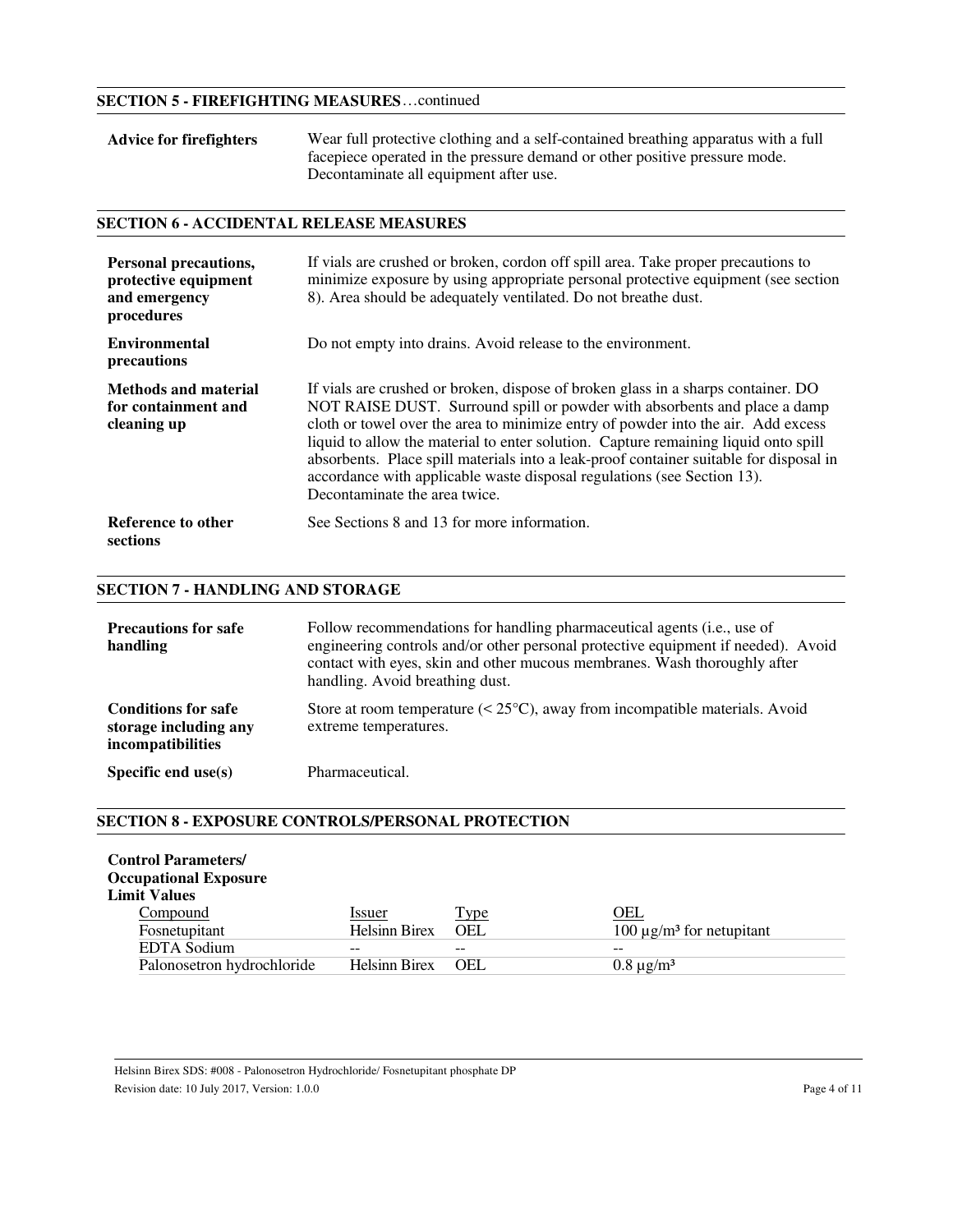## **SECTION 8 - EXPOSURE CONTROLS/PERSONAL PROTECTION** …continued

| <b>Exposure/Engineering</b><br>controls          | If handling bulk product or vials are opened/crushed/broken: Control exposures to<br>below the OEL (if available). Otherwise, selection and use of containment devices<br>and personal protective equipment should be based on a risk assessment of<br>exposure potential. Use local exhaust and/or enclosure at dust-generating points.<br>Emphasis is to be placed on closed material transfer systems and process<br>containment, with limited open handling of powders. High-energy operations such<br>as milling, particle sizing, spraying or fluidizing should be done within an<br>approved emission control or containment system.                                                                                                                                                       |
|--------------------------------------------------|---------------------------------------------------------------------------------------------------------------------------------------------------------------------------------------------------------------------------------------------------------------------------------------------------------------------------------------------------------------------------------------------------------------------------------------------------------------------------------------------------------------------------------------------------------------------------------------------------------------------------------------------------------------------------------------------------------------------------------------------------------------------------------------------------|
| <b>Respiratory</b><br>protection                 | If handling bulk product or vials are opened/crushed/broken: Choice of respiratory<br>protection should be appropriate to the task and the level of existing engineering<br>controls. For routine powder handling tasks, an approved and properly fitted air-<br>purifying respirator with HEPA filters should provide ancillary protection based on<br>the known or foreseeable limitations of existing engineering controls. Use a<br>powered air-purifying respirator equipped with HEPA filters or combination filters<br>or a positive-pressure air-supplied respirator if there is any potential for an<br>uncontrolled release, when exposure levels are not known, or in any other<br>circumstances where a lower level of respiratory protection may not provide<br>adequate protection. |
| <b>Hand protection</b>                           | If handling bulk product or vials are opened/crushed/broken: Wear nitrile or other<br>impervious gloves if skin contact is possible. When the material is dissolved or<br>suspended in an organic solvent, wear gloves that provide protection against the<br>solvent.                                                                                                                                                                                                                                                                                                                                                                                                                                                                                                                            |
| <b>Skin protection</b>                           | Wear appropriate gloves, lab coat, or other protective overgarment if skin contact<br>is likely. Base the choice of skin protection on the job activity, potential for skin<br>contact and solvents and reagents in use.                                                                                                                                                                                                                                                                                                                                                                                                                                                                                                                                                                          |
| <b>Eye/face protection</b>                       | Wear safety glasses with side shields, chemical splash goggles, or full face shield,<br>if necessary. Base the choice of protection on the job activity and potential for<br>contact with eyes or face. An emergency eye wash station should be available.                                                                                                                                                                                                                                                                                                                                                                                                                                                                                                                                        |
| <b>Environmental</b><br><b>Exposure Controls</b> | Avoid release to the environment and operate within closed systems wherever<br>practicable. Air and liquid emissions should be directed to appropriate pollution<br>control devices. In case of spill, do not release to drains. Implement appropriate<br>and effective emergency response procedures to prevent release or spread of<br>contamination and to prevent inadvertent contact by personnel.                                                                                                                                                                                                                                                                                                                                                                                           |
| Other protective<br>measures                     | Wash hands in the event of contact with this product/mixture, especially before<br>eating, drinking or smoking. Protective equipment is not to be worn outside the<br>work area (e.g., in common areas or out-of-doors).                                                                                                                                                                                                                                                                                                                                                                                                                                                                                                                                                                          |

## **SECTION 9 - PHYSICAL AND CHEMICAL PROPERTIES**

| Information on basic<br>physical and chemical<br>properties |                             |
|-------------------------------------------------------------|-----------------------------|
| Appearance                                                  | Crystalline powder in vials |
| Color                                                       | White to yellowish          |

Helsinn Birex SDS: #008 - Palonosetron Hydrochloride/ Fosnetupitant phosphate DP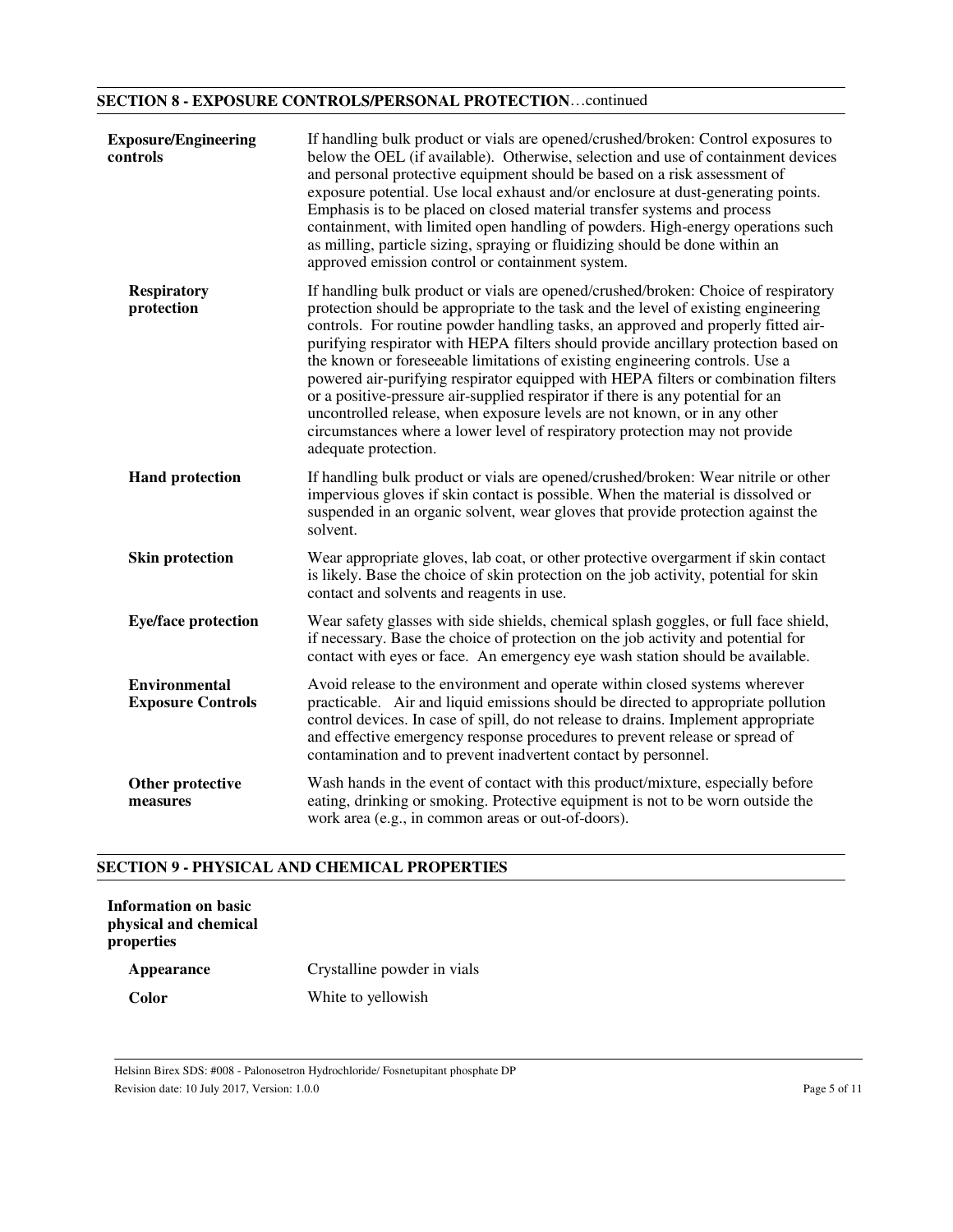## **SECTION 9 - PHYSICAL AND CHEMICAL PROPERTIES** …continued

| Odor                                                      | No information identified.                                                                    |
|-----------------------------------------------------------|-----------------------------------------------------------------------------------------------|
| <b>Odor threshold</b>                                     | No information identified.                                                                    |
| pН                                                        | No information identified.                                                                    |
| Melting point/<br>freezing point                          | No information identified.                                                                    |
| <b>Initial boiling point</b><br>and boiling range         | No information identified.                                                                    |
| <b>Flash point</b>                                        | No information identified.                                                                    |
| <b>Evaporation rate</b>                                   | No information identified.                                                                    |
| <b>Flammability (solid,</b><br>gas)                       | No information identified.                                                                    |
| <b>Upper/lower</b><br>flammability or<br>explosive limits | No information identified.                                                                    |
| Vapor pressure                                            | No information identified.                                                                    |
| <b>Vapor density</b>                                      | No information identified.                                                                    |
| <b>Relative density</b>                                   | No information identified.                                                                    |
| <b>Water solubility</b>                                   | Freely soluble (palonosetron HCl)                                                             |
| <b>Solvent solubility</b>                                 | Soluble in propylene glycol; slightly soluble in ethanol and 2-propanol<br>(palonosetron HCl) |
| <b>Partition coefficient</b><br>$(n-octanol/water)$       | No information identified.                                                                    |
| <b>Auto-ignition</b><br>temperature                       | No information identified.                                                                    |
| Decomposition<br>temperature                              | No information identified.                                                                    |
| <b>Viscosity</b>                                          | No information identified.                                                                    |
| <b>Explosive properties</b>                               | No information identified.                                                                    |
| <b>Oxidizing properties</b>                               | No information identified.                                                                    |
| <b>Other information</b>                                  |                                                                                               |
| <b>Molecular formula</b>                                  | Not applicable (Mixture)                                                                      |
| Molecular weight                                          | Not applicable (Mixture)                                                                      |

Helsinn Birex SDS: #008 - Palonosetron Hydrochloride/ Fosnetupitant phosphate DP Revision date: 10 July 2017, Version: 1.0.0 Page 6 of 11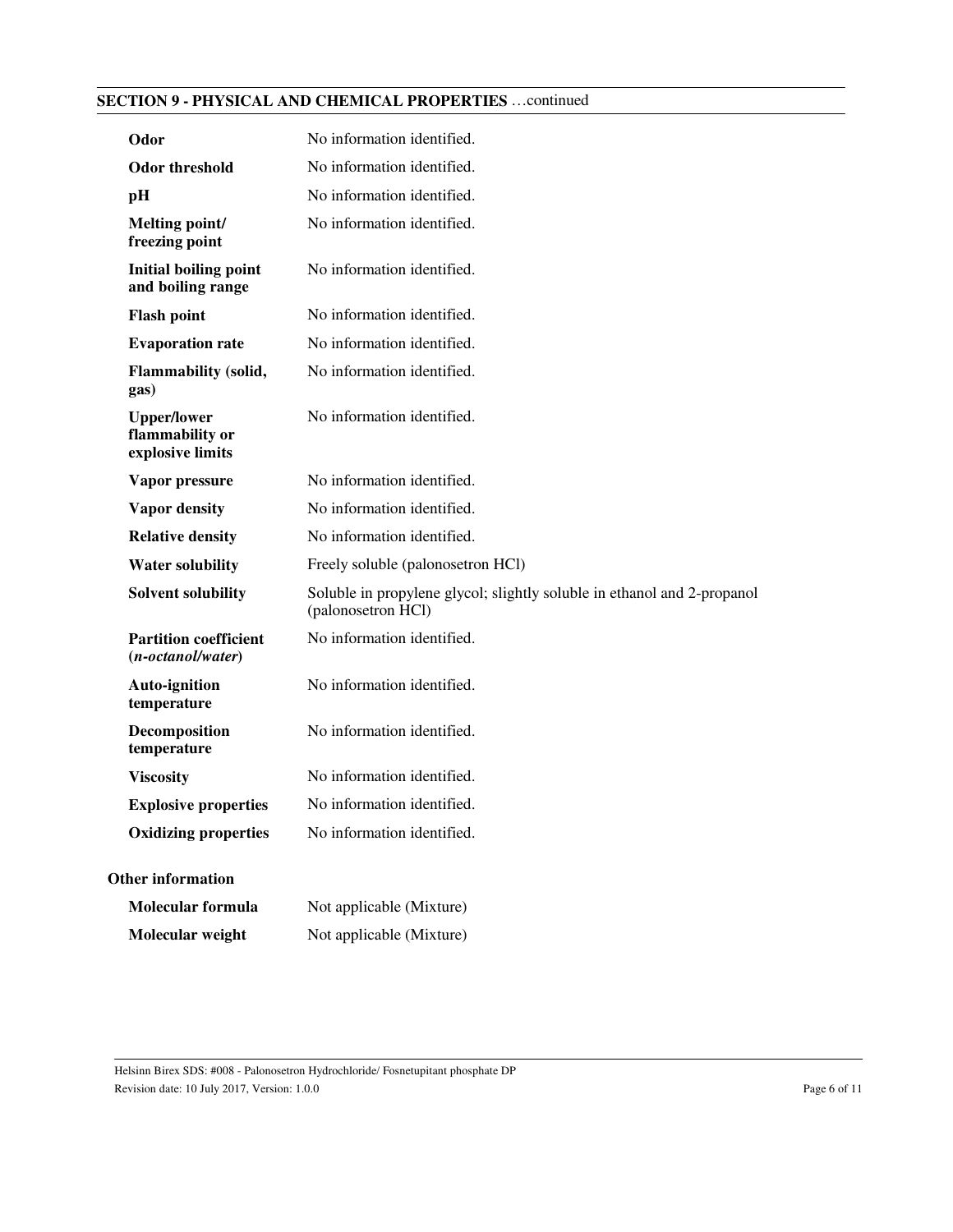## **SECTION 10 - STABILITY AND REACTIVITY**

| <b>Reactivity</b>                            | No information identified. |
|----------------------------------------------|----------------------------|
| <b>Chemical stability</b>                    | No information identified. |
| <b>Possibility of hazardous</b><br>reactions | No information identified. |
| <b>Conditions to avoid</b>                   | No information identified. |
| Incompatible materials                       | No information identified. |
| <b>Hazardous</b><br>decomposition products   | No information identified. |

#### **SECTION 11 - TOXICOLOGICAL INFORMATION**

No data on the drug product/mixture were identified. The following **information is for the constituent ingredients. In the case of fosnetupitant, its active form netupitant is described.**

#### **Information on toxicological effects**

**Route of entry** May be absorbed by inhalation, skin contact and ingestion.

| <u>Type</u>                        | Route | <b>Species</b> | Dose                                                |
|------------------------------------|-------|----------------|-----------------------------------------------------|
| $LD_{50}$                          | Oral  | Rat            | $2000$ mg/kg for<br>Netupitant                      |
|                                    |       |                |                                                     |
| Maximum<br>Tolerated<br>Dose (MTD) | Oral  | Rat            | $250 \frac{\text{mg}}{\text{kg}}$<br>(palonosetron) |
| MTD                                | Oral  | Mouse          | $100 \frac{\text{mg}}{\text{kg}}$<br>(palonosetron) |
| <b>MTD</b>                         | Oral  | Dog            | $50 \frac{\text{mg}}{\text{kg}}$<br>(palonosetron)  |
| <b>MTD</b>                         | IV    | Rat            | $10 \frac{\text{mg}}{\text{kg}}$<br>(palonosetron)  |
| <b>MTD</b>                         | IV    | Mouse          | $10 \frac{\text{mg}}{\text{kg}}$<br>(palonosetron)  |
| <b>MTD</b>                         | IV    | Dog            | $20 \frac{\text{mg}}{\text{kg}}$<br>(palonosetron)  |
| $LD_{50}$                          | Oral  | Rat            | $500 \frac{\text{mg}}{\text{kg}}$                   |
|                                    |       |                |                                                     |

may cause anesthetizing effects to the nose and throat for 24 hours. EDTA sodium is a mild skin irritant, but a potent eye irritant (further details not identified).

**Sensitization** Palonosetron was not a photosensitizer in guinea pigs.

Revision date: 10 July 2017, Version: 1.0.0 Page 7 of 11

Helsinn Birex SDS: #008 - Palonosetron Hydrochloride/ Fosnetupitant phosphate DP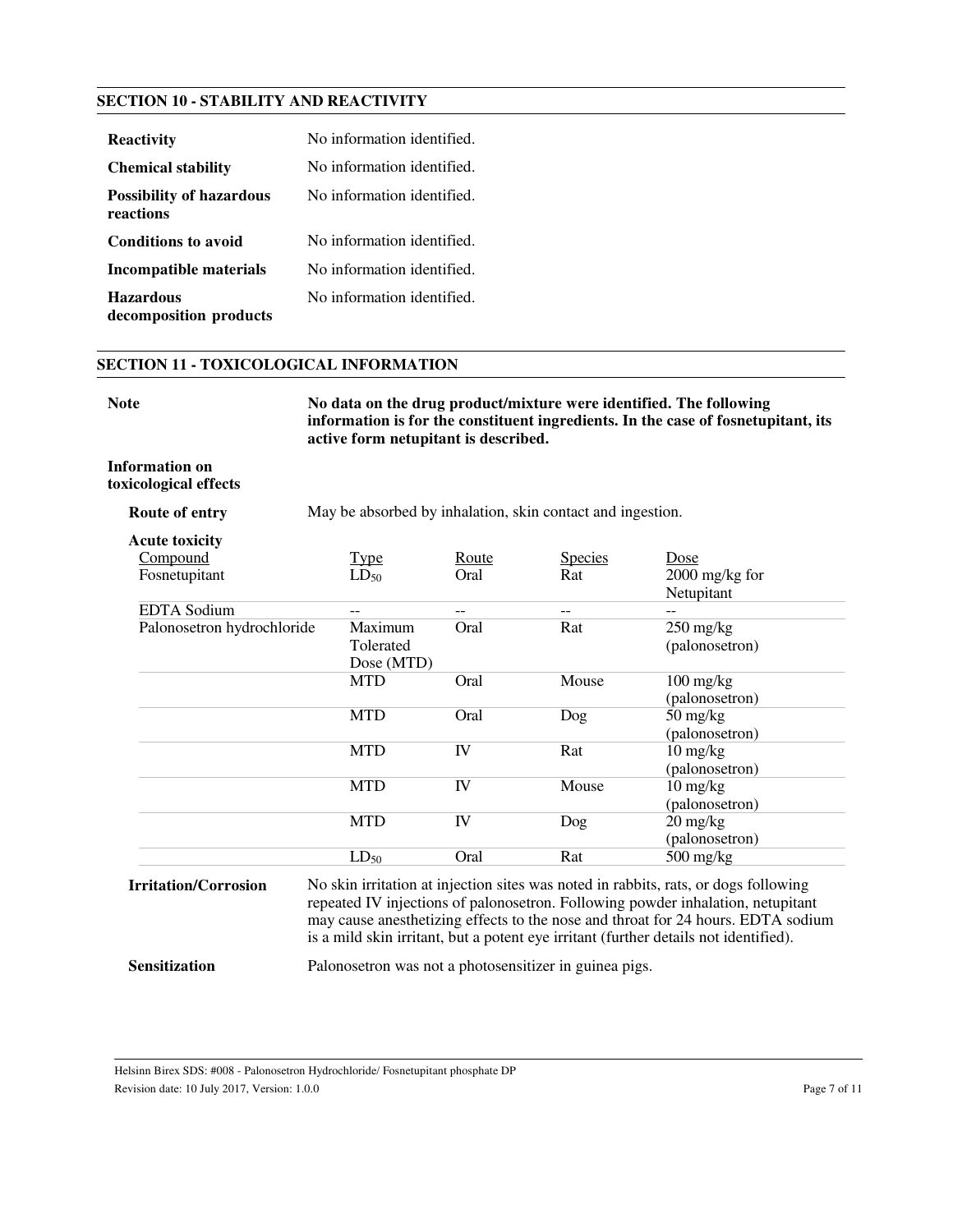# **SECTION 11 - TOXICOLOGICAL INFORMATION** …continued

| <b>STOT-single exposure</b>                               | Inactivity, tremors, ataxia, and labored breathing were noted in rats, mice, and dogs<br>administered single oral or IV doses of palonosetron up to 250, 100, and 50 mg/kg/<br>day or 10, 10, and 20 mg/kg/day, respectively.                                                                                                                                                                                                                                                                                                                  |
|-----------------------------------------------------------|------------------------------------------------------------------------------------------------------------------------------------------------------------------------------------------------------------------------------------------------------------------------------------------------------------------------------------------------------------------------------------------------------------------------------------------------------------------------------------------------------------------------------------------------|
| <b>STOT-repeated</b><br>exposure/Repeat-<br>dose toxicity | Phospholipidosis (excessive phospholipid in unspecified tissues) was noted in rats<br>treated orally with 30 mg/kg/day netupitant for 26 days (NOAEL=10 mg/kg/day).<br>The effects were reversible or partially reversible following a recovery period<br>(details not identified).                                                                                                                                                                                                                                                            |
|                                                           | Repeated oral dose toxicity studies for palonosetron were conducted in mice, rats,<br>and dogs for up to 3 months. Increased mortality was noted in male and female<br>mice at doses $\geq 90$ and $\geq 120$ mg/kg/day, respectively. Target organs in rats<br>included the testes and bone in males at 60 mg/kg/day, as well as lymphoid tissue,<br>spleen, kidney, thyroid, and adrenal gland in both sexes at 180 mg/kg/day.<br>Decreased liver enzymes, cholesterol levels, and testicular weights were noted in<br>dogs at 20 mg/kg/day. |
|                                                           | Repeated IV dose toxicity studies for palonosetron for up to 6 and 9 months'<br>duration in rats and dogs, respectively, were also conducted. NOAELs of 7 and 6<br>mg/kg/day were identified in the rats (based on increased mortality at higher doses)<br>and in the dogs (based on signs of nervous system toxicity [convulsions, ataxia,<br>and subdued behavior]), respectively.                                                                                                                                                           |
| <b>Reproductive toxicity</b>                              | Netupitant did not impair fertility in rats at up to 30 mg/kg/day orally.                                                                                                                                                                                                                                                                                                                                                                                                                                                                      |
|                                                           | No fertility impairment was noted in male (IV and oral) and female (oral) rats<br>administered doses up to 10, 60, and 30 mg/kg/day palonosetron.                                                                                                                                                                                                                                                                                                                                                                                              |
| Developmental<br>toxicity                                 | No effects on embryo-fetal development were observed in rats administered up to<br>30 mg/kg netupitant in pregnant rats during organogenesis. However, fetal<br>abnormalities and malformations in limbs, paws, ribs, and lungs were observed<br>following administration to pregnant rabbits at doses of 10 mg/kg/day during<br>organogenesis. Fetal eye and facial malformations were observed following<br>administration of 30 mg/kg/day (maternally toxic doses).                                                                         |
|                                                           | No evidence of teratogenicity was observed in rats and rabbits orally treated with<br>up to 120 mg/kg/day palonosetron. A decrease in fetal body weight and<br>ossification was noted at 60, but not 18, mg/kg/day in rats. No evidence of<br>embryotoxicity was seen in rabbits at the highest dose of 120 mg/kg/day, even with<br>some maternal deaths occurring at 90 mg/kg/day. Overall, palonosetron is not<br>likely to be a developmental toxicant.                                                                                     |
| Genotoxicity                                              | Netupitant was negative in an Ames test, a mouse lymphoma cell mutation test,<br>and an in vivo rat micronucleus test.                                                                                                                                                                                                                                                                                                                                                                                                                         |
|                                                           | Palonosetron was negative in the Ames bacterial mutagenicity assay, an in vitro<br>mutagenicity assay with Chinese hamster ovary (CHO) cells, an unscheduled DNA<br>synthesis assay in liver cells, and an in vivo mouse micronucleus test. It was<br>clastogenic in an in vitro chromosomal aberration assay using CHO cells. Overall,<br>the genotoxic potential of palonosetron is low.                                                                                                                                                     |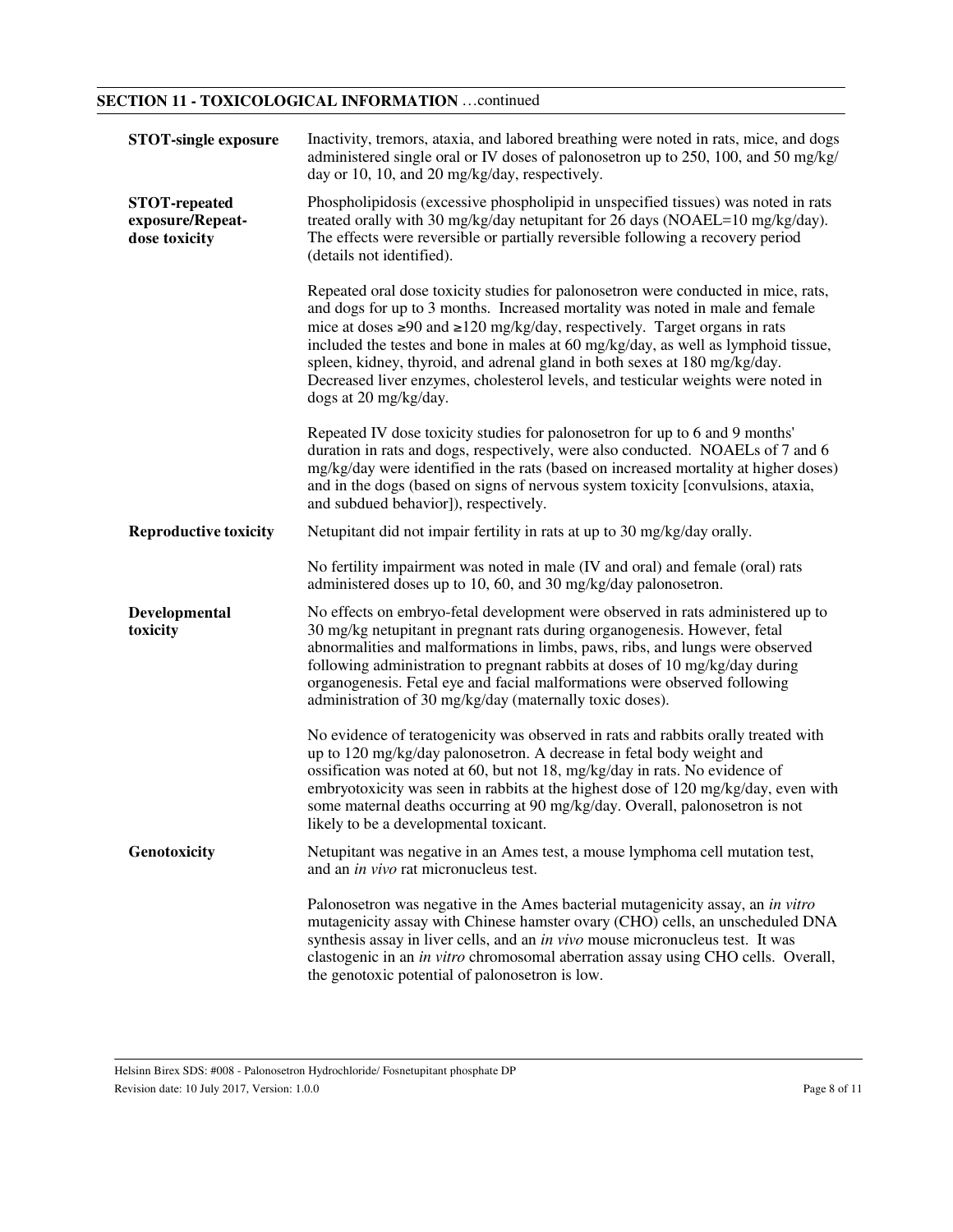## **SECTION 11 - TOXICOLOGICAL INFORMATION** …continued

| Carcinogenicity          | Palonosetron was not carcinogenic in mice orally treated with doses up to 60 mg/<br>kg/day for 2 years. In a 2-year rat study, oral doses of 60 mg/kg/day caused an<br>increased incidence of adrenal gland tumors (both benign and malignant), benign<br>pancreatic tumors, and benign and malignant pituitary gland tumors were observed<br>in male rats. In female rats, benign and malignant liver tumors and increased<br>incidence of thyroid tumors were noted at 90 mg/kg/day. No other components of<br>the product present at levels greater than or equal to $0.1\%$ are listed by NTP,<br>IARC, ACGIH or OSHA as a carcinogen. |
|--------------------------|--------------------------------------------------------------------------------------------------------------------------------------------------------------------------------------------------------------------------------------------------------------------------------------------------------------------------------------------------------------------------------------------------------------------------------------------------------------------------------------------------------------------------------------------------------------------------------------------------------------------------------------------|
| <b>Aspiration hazard</b> | No data available.                                                                                                                                                                                                                                                                                                                                                                                                                                                                                                                                                                                                                         |
| Human health data        | See Section 2 - "Other hazards"                                                                                                                                                                                                                                                                                                                                                                                                                                                                                                                                                                                                            |

## **SECTION 12 - ECOLOGICAL INFORMATION**

| <b>Toxicity</b>                                |                                   |                |                                                                                                                                                                       |
|------------------------------------------------|-----------------------------------|----------------|-----------------------------------------------------------------------------------------------------------------------------------------------------------------------|
| <u>Compound</u>                                | Type                              | <b>Species</b> | Concentration                                                                                                                                                         |
| Fosnetupitant                                  |                                   |                | --                                                                                                                                                                    |
| <b>EDTA</b> Sodium                             |                                   |                |                                                                                                                                                                       |
| Palonosetron hydrochloride                     | $LC_{50}$ (time<br>not specified) | Bluegill       | $22 \text{ mg/L}$                                                                                                                                                     |
|                                                | $EC_{50}$ (time<br>not specified) | Microtox       | $45 \text{ mg/L}$                                                                                                                                                     |
| <b>Persistence and</b><br><b>Degradability</b> | No data identified.               |                |                                                                                                                                                                       |
| <b>Bioaccumulative</b><br>potential            | No data identified.               |                |                                                                                                                                                                       |
| <b>Mobility in soil</b>                        | No data identified.               |                |                                                                                                                                                                       |
| <b>Results of PBT and</b><br>vPvB assessment   | Not performed.                    |                |                                                                                                                                                                       |
| Other adverse effects                          | No data identified.               |                |                                                                                                                                                                       |
| <b>Note</b>                                    | environment should be avoided.    |                | The environmental characteristics of this product/mixture have not been fully<br>investigated. Ecology hazards for its constituents are listed above. Releases to the |

#### **SECTION 13 - DISPOSAL CONSIDERATIONS**

**Waste treatment methods** Dispose of wastes in accordance to prescribed federal, state, and local guidelines, e.g., appropriately permitted chemical waste incinerator. Do not send down the drain or flush down the toilet. All wastes containing the material should be properly labeled. Rinse waters resulting from spill cleanups should be discharged in an environmentally safe manner, e.g., appropriately permitted municipal or onsite wastewater treatment facility.

Helsinn Birex SDS: #008 - Palonosetron Hydrochloride/ Fosnetupitant phosphate DP Revision date: 10 July 2017, Version: 1.0.0 Page 9 of 11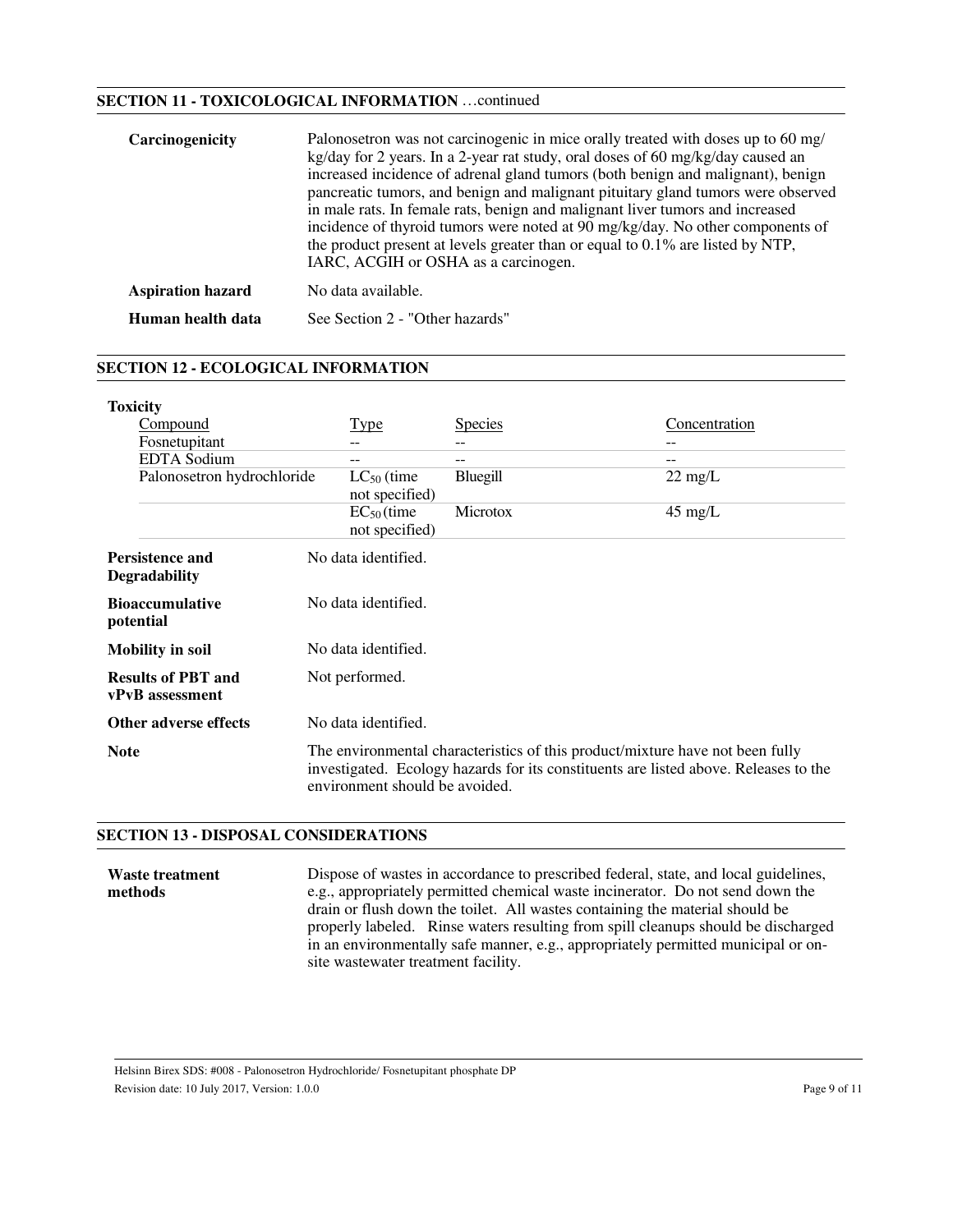#### **SECTION 14 - TRANSPORT INFORMATION**

| <b>Transport</b>                                                                                      | Based on the available data, this product/mixture is not regulated as a hazardous<br>material/dangerous good under EU ADR/RID, US DOT, Canada TDG, IATA, or<br>IMDG. |
|-------------------------------------------------------------------------------------------------------|----------------------------------------------------------------------------------------------------------------------------------------------------------------------|
| <b>UN</b> number                                                                                      | None assigned.                                                                                                                                                       |
| UN proper shipping<br>name                                                                            | None assigned.                                                                                                                                                       |
| <b>Transport hazard</b><br>classes and packing<br>group                                               | None assigned.                                                                                                                                                       |
| <b>Environmental hazards</b>                                                                          | Based on the available data, this product/mixture is not regulated as an<br>environmental hazard or a marine pollutant.                                              |
| <b>Special precautions for</b><br>users                                                               | Mixture not fully tested - avoid exposure.                                                                                                                           |
| <b>Transport in bulk</b><br>according to Annex II of<br><b>MARPOL73/78 and the</b><br><b>IBC</b> Code | Not applicable.                                                                                                                                                      |

## **SECTION 15 - REGULATORY INFORMATION**

| Safety, health and<br>environmental<br>regulations/legislation<br>specific for the<br>substance or mixture | This SDS generally complies with the requirements listed under current guidelines<br>in the US, EU and Canada. |
|------------------------------------------------------------------------------------------------------------|----------------------------------------------------------------------------------------------------------------|
| <b>Chemical safety</b><br>assessment                                                                       | Not conducted.                                                                                                 |
| <b>TSCA</b> status                                                                                         | Not listed                                                                                                     |
| <b>SARA</b> section 313                                                                                    | Not listed.                                                                                                    |
| California proposition 65                                                                                  | Not listed.                                                                                                    |
| Additional information                                                                                     | No other information identified.                                                                               |

#### **SECTION 16 - OTHER INFORMATION**

**Full text of H phrases and GHS classifications** STOT-R1 - Specific Target Organ Toxicity Following Repeat Exposure Category 1. H372 - Causes damage to the cardiovascular, nervous, and gastrointestinal systems through prolonged or repeated exposure. ATO4 - Acute Toxicity (Oral) Category 4. H302 - Harmful if swallowed. EI1 - Eye irritant Category 1. H318 - Causes serious eye damage. RT2 - Reproductive toxicity Category 2. H361d - Suspected of damaging the unborn child. Carc2 - Carcinogenicity Category 2. H351 - Suspected of causing cancer.

Helsinn Birex SDS: #008 - Palonosetron Hydrochloride/ Fosnetupitant phosphate DP Revision date: 10 July 2017, Version: 1.0.0 Page 10 of 11